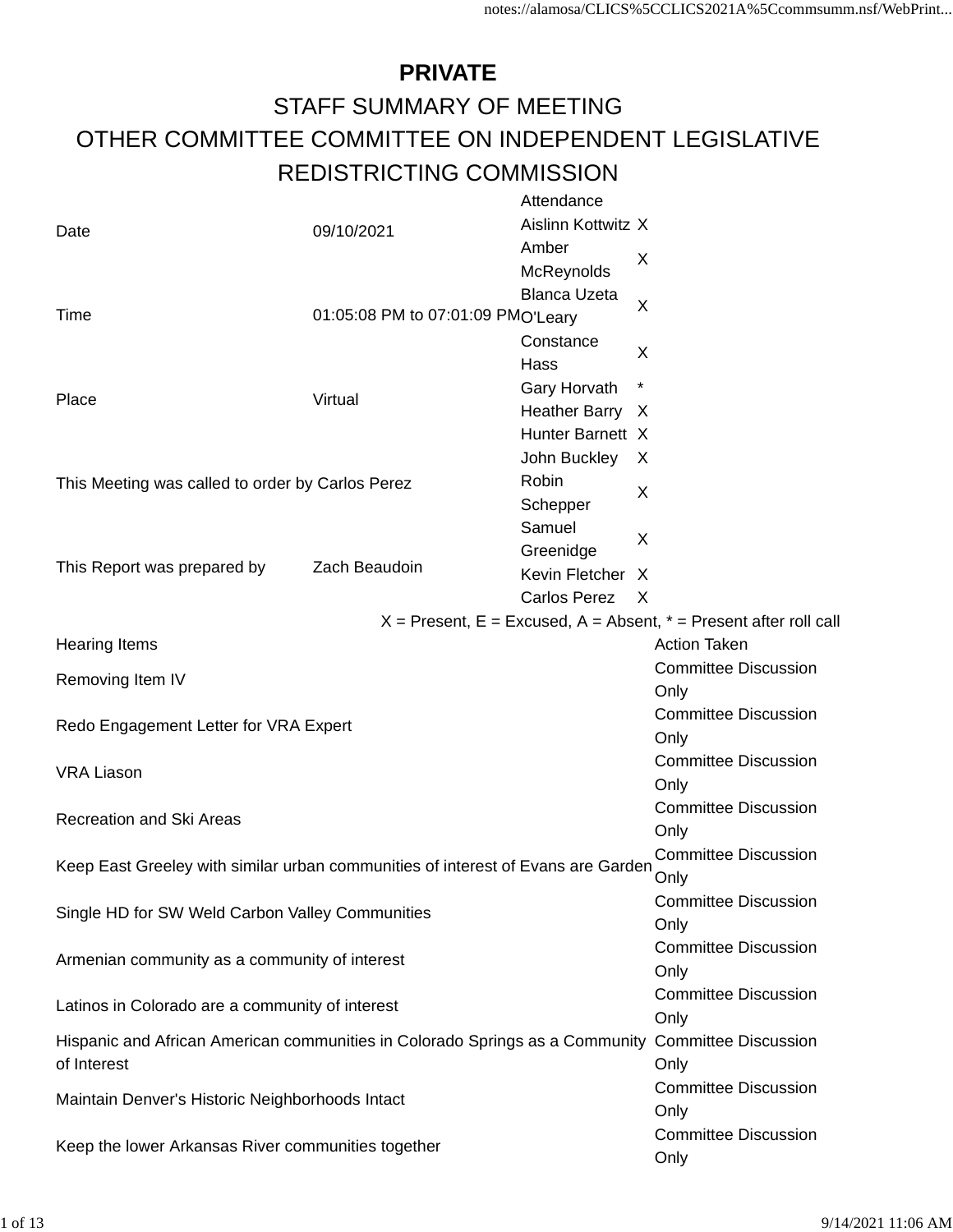Putting Rout County with the other counties in NWCOG Committee Discussion

Policy 9: Starting point for House and Senate districts Committee Discussion

Only Only

01:05:40 PM The chair solicited changes to the agenda.

passed without objection.

#### **Removing Item IV - Committee Discussion Only**

01:13:19 PM In lieu of the discussion I propose we attach the Communities of Interest spreadsheet to today's minutes to document priorities listed by individual Commissioners as a result of the hearings, including: 1. Priorities included in Direction to Staff in the development of Staff Plan 1, 2. Priorities withdrawn, and; 3. Priorities listed not included in 1 and 2 that may also (or may not) be reflected in Staff Plans 1, 2 or 3, or incorporated into Amended Plans or additional Plans by request from Commissioner(s) as provided for in Section 48.2(4) of the Colorado Constitution . 01:21:19 PM Commissioners discussed the motion. 01:29:41 PM Chair sought a motion to bifurcate the items in Commissiner Fletcher's motion. Motion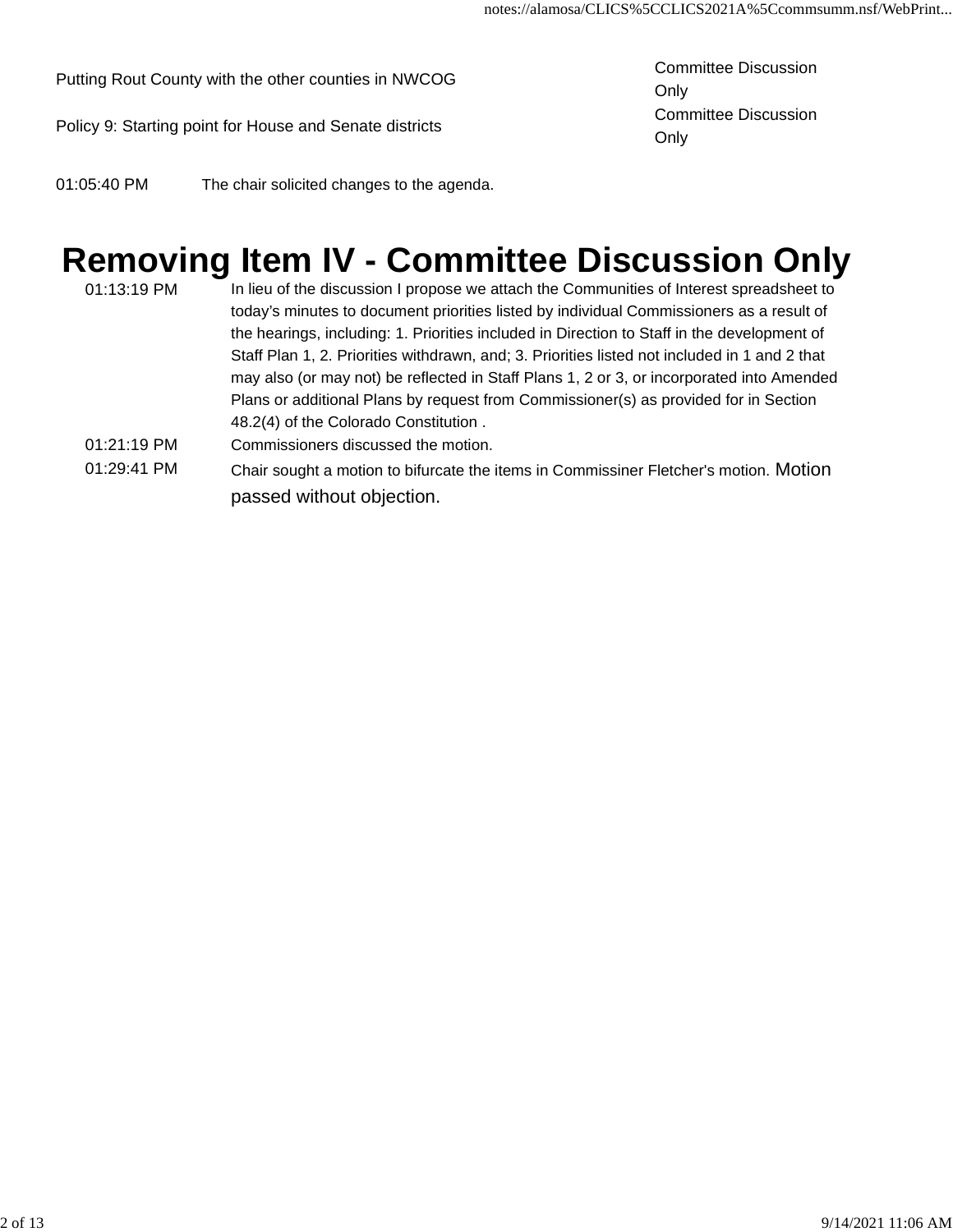| 01:40:15 PM |                | Item IV from today's agenda for the reasons expressed in my email to the                |
|-------------|----------------|-----------------------------------------------------------------------------------------|
|             | Motion         | Commissioners sent on Sep 9 at 9:41pm (body in summary) and to allow the                |
|             |                | continual editing of the agenda.                                                        |
|             | Moved          | Kevin Fletcher                                                                          |
|             | Seconded       |                                                                                         |
|             | Hunter         |                                                                                         |
|             | <b>Barnett</b> | Yes                                                                                     |
|             | Heather        |                                                                                         |
|             | <b>Barry</b>   | No                                                                                      |
|             | John           |                                                                                         |
|             |                | Yes                                                                                     |
|             | <b>Buckley</b> |                                                                                         |
|             | Samuel         | No                                                                                      |
|             | Greenidge      |                                                                                         |
|             | Constance      | Yes                                                                                     |
|             | Hass           |                                                                                         |
|             | Gary           | Yes                                                                                     |
|             | Horvath        |                                                                                         |
|             | Aislinn        |                                                                                         |
|             | Kottwitz       | Yes                                                                                     |
|             | Amber          |                                                                                         |
|             | McReynolds     | No                                                                                      |
|             | <b>Blanca</b>  |                                                                                         |
|             | Uzeta          | No                                                                                      |
|             | O'Leary        |                                                                                         |
|             | Robin          |                                                                                         |
|             |                | No                                                                                      |
|             | Schepper       |                                                                                         |
|             | Kevin          | Yes                                                                                     |
|             | Fletcher       |                                                                                         |
|             | Carlos         | No                                                                                      |
|             | Perez          |                                                                                         |
|             |                | YES: 6 NO: 6 EXC: 0 ABS: 0 FINAL ACTION: FAIL                                           |
|             |                |                                                                                         |
| 01:40:46 PM |                | Chair sought a motion to append Communities of Interest spreadsheet to today's minutes. |
|             |                | There were no objections.                                                               |
|             |                |                                                                                         |
| 01:41:52 PM |                | The agenda was finalized. The chair introduced Dr. Hanley.                              |
|             |                |                                                                                         |
| 01:42:19 PM |                | Dr. Hanley began her presentation to commissioners.                                     |
|             |                |                                                                                         |
| 01:52:51 PM |                | The presentation continued.                                                             |
|             |                |                                                                                         |
|             |                |                                                                                         |
| 02:14:30 PM |                | Commissioners asked Dr. Handley questions about her presentation and services.          |
|             |                |                                                                                         |
| 02:21:51 PM |                | The Chair introduced his "Lines of Communication" plan.                                 |
|             |                |                                                                                         |

#### **Redo Engagement Letter for VRA Expert -**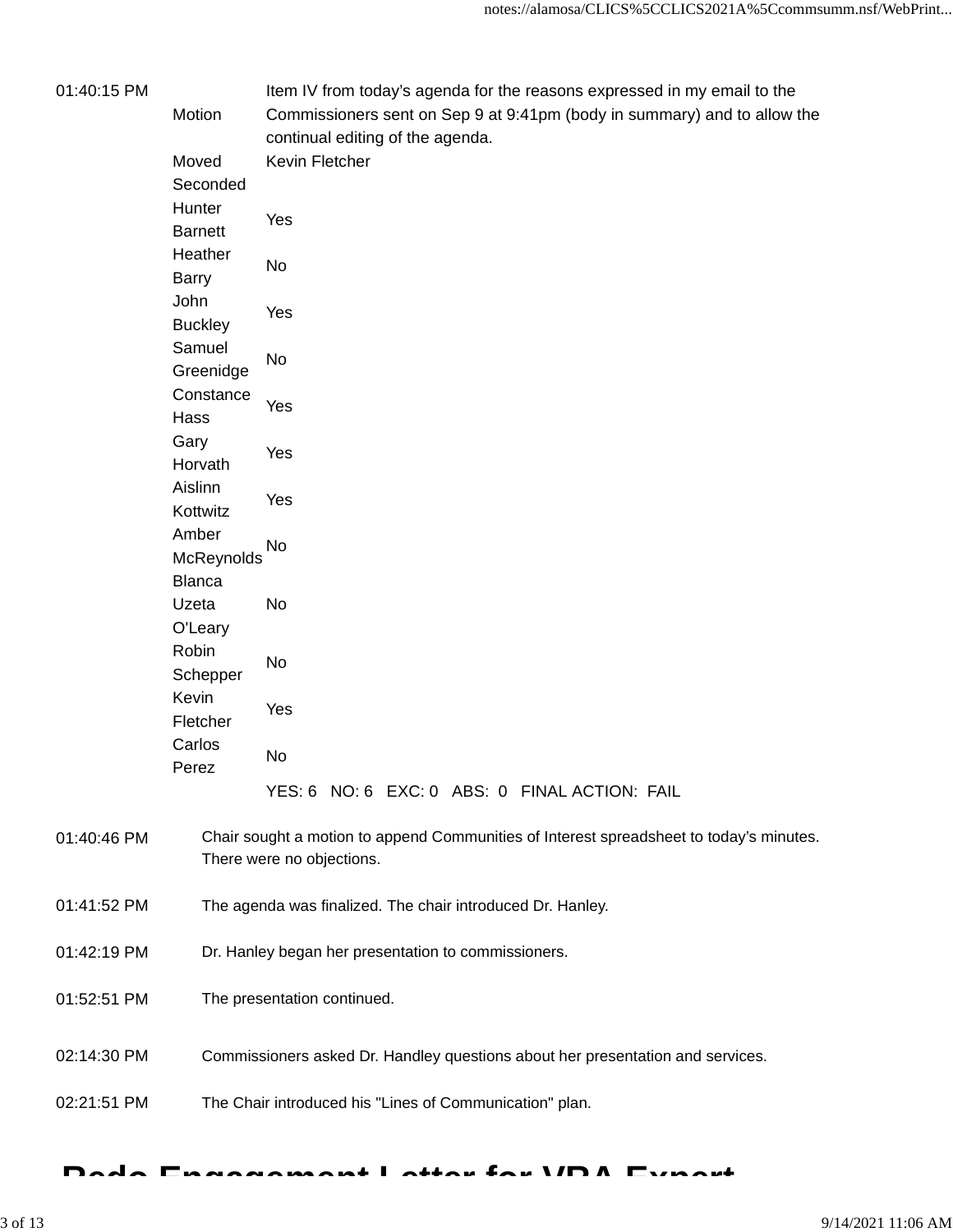## **Committee Discussion Only**

#### **VRA Liason - Committee Discussion Only**

| 02:44:13 PM | Motion         |                       |  | To make Commissioner Uzeta O'Leary the VRA Liaison |                                                                 |
|-------------|----------------|-----------------------|--|----------------------------------------------------|-----------------------------------------------------------------|
|             | Moved          | <b>Hunter Barnett</b> |  |                                                    |                                                                 |
|             | Seconded       |                       |  |                                                    |                                                                 |
|             | Hunter         |                       |  |                                                    |                                                                 |
|             | <b>Barnett</b> |                       |  |                                                    |                                                                 |
|             | Heather        |                       |  |                                                    |                                                                 |
|             | <b>Barry</b>   |                       |  |                                                    |                                                                 |
|             | John           |                       |  |                                                    |                                                                 |
|             | <b>Buckley</b> |                       |  |                                                    |                                                                 |
|             | Samuel         |                       |  |                                                    |                                                                 |
|             | Greenidge      |                       |  |                                                    |                                                                 |
|             | Constance      |                       |  |                                                    |                                                                 |
|             | Hass           |                       |  |                                                    |                                                                 |
|             | Gary           |                       |  |                                                    |                                                                 |
|             | Horvath        |                       |  |                                                    |                                                                 |
|             | Aislinn        |                       |  |                                                    |                                                                 |
|             | Kottwitz       |                       |  |                                                    |                                                                 |
|             | Amber          |                       |  |                                                    |                                                                 |
|             | McReynolds     |                       |  |                                                    |                                                                 |
|             | <b>Blanca</b>  |                       |  |                                                    |                                                                 |
|             | Uzeta          |                       |  |                                                    |                                                                 |
|             | O'Leary        |                       |  |                                                    |                                                                 |
|             | Robin          |                       |  |                                                    |                                                                 |
|             | Schepper       |                       |  |                                                    |                                                                 |
|             | Kevin          |                       |  |                                                    |                                                                 |
|             | Fletcher       |                       |  |                                                    |                                                                 |
|             | Carlos         |                       |  |                                                    |                                                                 |
|             | Perez          |                       |  |                                                    |                                                                 |
|             |                |                       |  |                                                    | YES: 0 NO: 0 EXC: 0 ABS: 0 FINAL ACTION: Pass Without Objection |

02:55:08 PM Commissioner Schepper began her presentation on the Communities of Interest plan.

#### **Recreation and Ski Areas - Committee Discussion Only Keep East Greeley with similar urban communities of interest of Evans are Garden - Committee Discussion Only**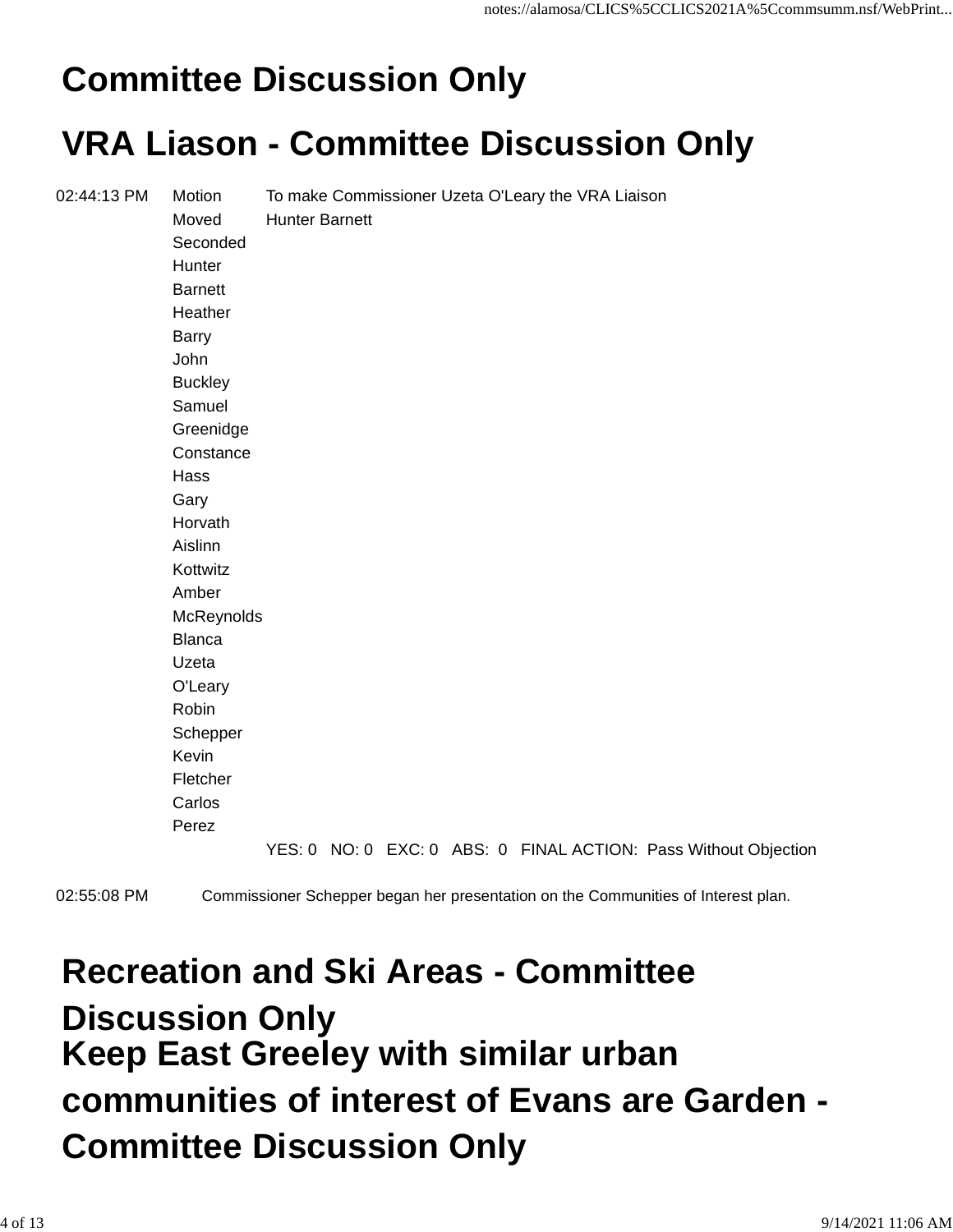03:30:58 PM Motion To keep East Greeley with the similar urban communities of Evans and Garden to the south as a community of interest. Moved Samuel Greenidge Seconded **Hunter Barnett** Heather Barry John **Buckley** Samuel Greenidge **Constance** Hass Gary Horvath Aislinn Kottwitz Amber **McReynolds** Excused Blanca Uzeta O'Leary Robin Schepper Kevin Fletcher **Carlos** Perez

YES: 0 NO: 0 EXC: 1 ABS: 0 FINAL ACTION: Pass Without Objection

#### **Single HD for SW Weld Carbon Valley Communities - Committee Discussion Only**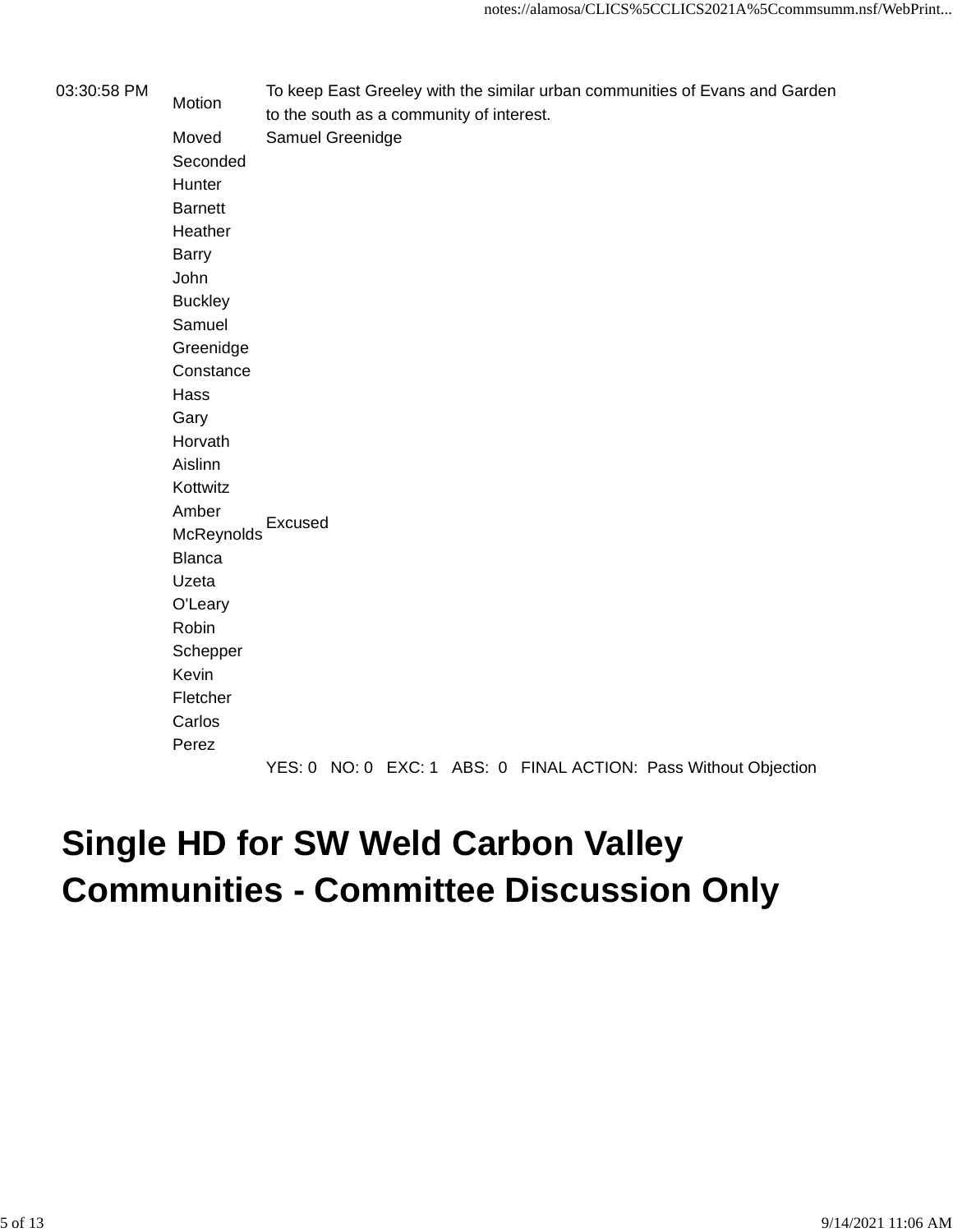03:39:45 PM To recognize that the Carbon Valley communities of Firestone, Frederick, and<br>Motion Dracono in SW Weld County be considered a community of interest. Moved Samuel Greenidge Seconded **Hunter** Barnett **Heather** Barry John **Buckley** Samuel Greenidge **Constance** Hass Gary Horvath Aislinn Kottwitz Amber **McReynolds** Excused Blanca Uzeta O'Leary Robin **Schepper** Kevin Fletcher Carlos Perez

YES: 0 NO: 0 EXC: 1 ABS: 0 FINAL ACTION: Pass Without Objection

#### **Armenian community as a community of interest** 03:46:00 **m mittee:Discussion:Daly** of interest he sponsored.

### **Latinos in Colorado are a community of interest - Committee Discussion Only**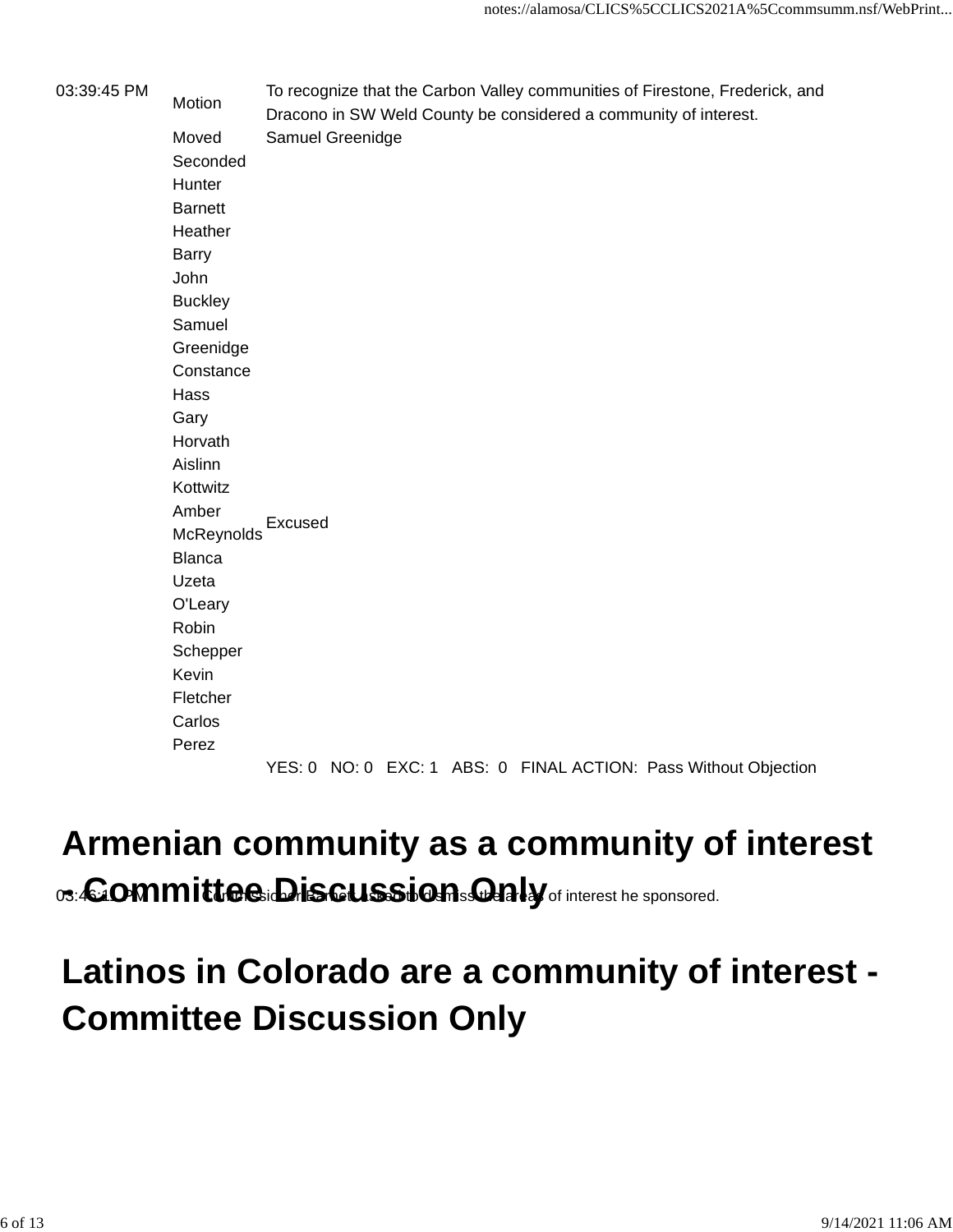| 04:09:38 PM | Motion         | Latinos and African Americans and other minority communities in Adams<br>County and North Aurora are a COI. |
|-------------|----------------|-------------------------------------------------------------------------------------------------------------|
|             | Moved          | <b>Blanca Uzeta O'Leary</b>                                                                                 |
|             | Seconded       |                                                                                                             |
|             | Hunter         |                                                                                                             |
|             | <b>Barnett</b> |                                                                                                             |
|             | Heather        |                                                                                                             |
|             | <b>Barry</b>   |                                                                                                             |
|             | John           |                                                                                                             |
|             | <b>Buckley</b> |                                                                                                             |
|             | Samuel         |                                                                                                             |
|             | Greenidge      |                                                                                                             |
|             | Constance      |                                                                                                             |
|             | Hass           |                                                                                                             |
|             | Gary           |                                                                                                             |
|             | Horvath        |                                                                                                             |
|             | Aislinn        |                                                                                                             |
|             | Kottwitz       |                                                                                                             |
|             | Amber          |                                                                                                             |
|             | McReynolds     | Excused                                                                                                     |
|             | <b>Blanca</b>  |                                                                                                             |
|             | Uzeta          |                                                                                                             |
|             | O'Leary        |                                                                                                             |
|             | Robin          |                                                                                                             |
|             | Schepper       |                                                                                                             |
|             | Kevin          |                                                                                                             |
|             | Fletcher       |                                                                                                             |
|             | Carlos         |                                                                                                             |
|             | Perez          |                                                                                                             |

YES: 0 NO: 0 EXC: 1 ABS: 0 FINAL ACTION: Pass Without Objection

### **Hispanic and African American communities in Colorado Springs as a Community of Interest - Committee Discussion Only**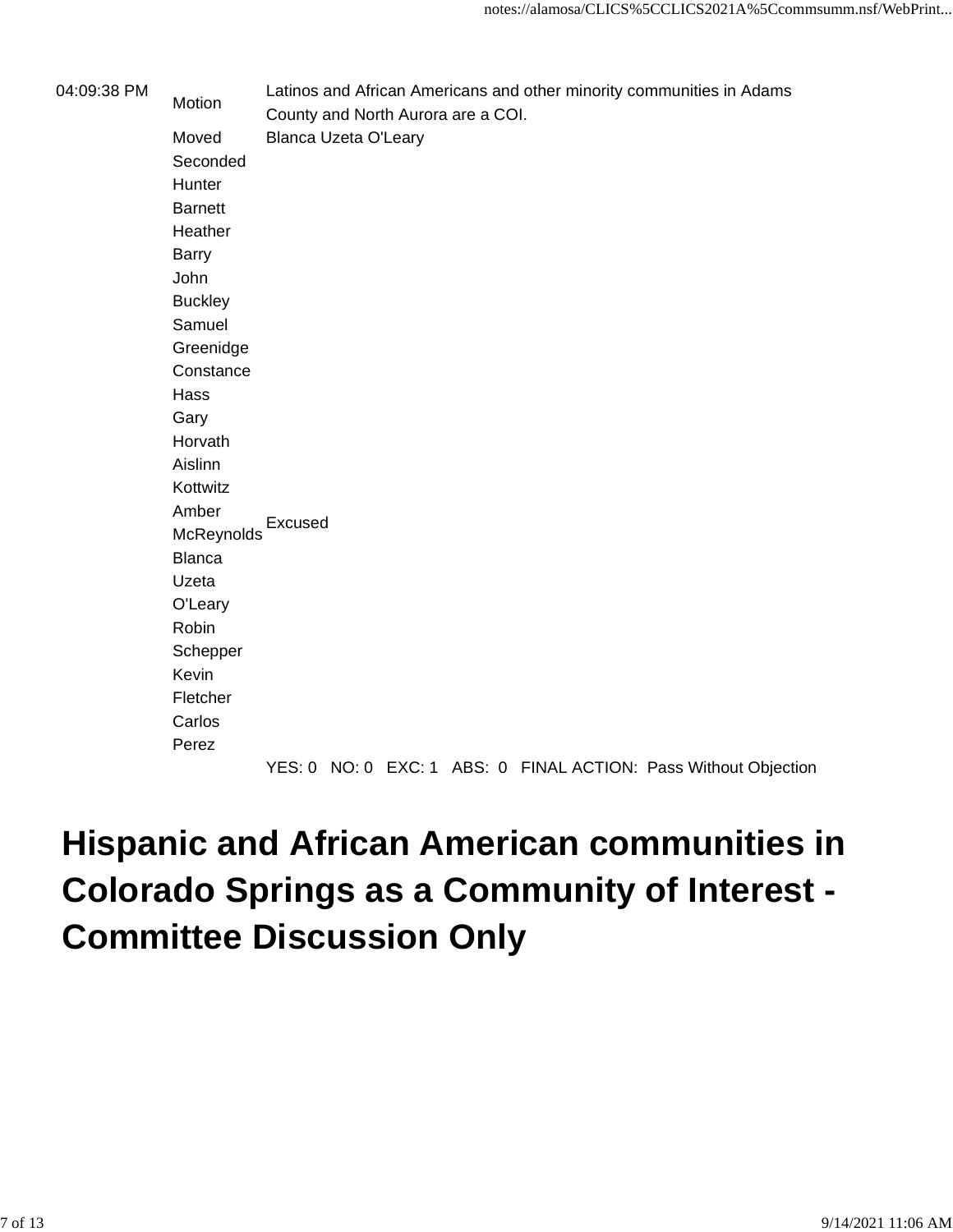| 04:15:11 PM                             | Motion         | Latino and African American communities in South East Colorado Springs as a<br>community of interest |
|-----------------------------------------|----------------|------------------------------------------------------------------------------------------------------|
|                                         | Moved          | John Buckley                                                                                         |
|                                         | Seconded       |                                                                                                      |
|                                         | Hunter         |                                                                                                      |
|                                         | <b>Barnett</b> |                                                                                                      |
|                                         | Heather        |                                                                                                      |
|                                         | <b>Barry</b>   |                                                                                                      |
|                                         | John           |                                                                                                      |
|                                         | <b>Buckley</b> |                                                                                                      |
|                                         | Samuel         |                                                                                                      |
|                                         | Greenidge      |                                                                                                      |
|                                         | Constance      |                                                                                                      |
|                                         | Hass           |                                                                                                      |
|                                         | Gary           |                                                                                                      |
|                                         | Horvath        |                                                                                                      |
|                                         | Aislinn        |                                                                                                      |
|                                         | Kottwitz       |                                                                                                      |
|                                         | Amber          | Excused                                                                                              |
|                                         | McReynolds     |                                                                                                      |
|                                         | <b>Blanca</b>  |                                                                                                      |
|                                         | Uzeta          |                                                                                                      |
| O'Leary                                 |                |                                                                                                      |
|                                         | Robin          |                                                                                                      |
| Schepper<br>Kevin<br>Fletcher<br>Carlos |                |                                                                                                      |
|                                         |                |                                                                                                      |
|                                         |                |                                                                                                      |
|                                         |                |                                                                                                      |
|                                         | Perez          |                                                                                                      |
|                                         |                | YES: 0 NO: 0 EXC: 1 ABS: 0 FINAL ACTION: Pass Without Objection                                      |
| $0.4.45.40$ DM                          |                | The studies in a self-state and state                                                                |

04:15:42 PM The chair called a recess.

04:27:11 PM The chair resumed the meeting.

# **Maintain Denver's Historic Neighborhoods Intact**

**04:30:59 PM Commissioner Schepper made a motion to table this item until next meeting. It passed<br>
<b>COMMItteewDESCUSSION ONLY** 

#### **Keep the lower Arkansas River communities together - Committee Discussion Only**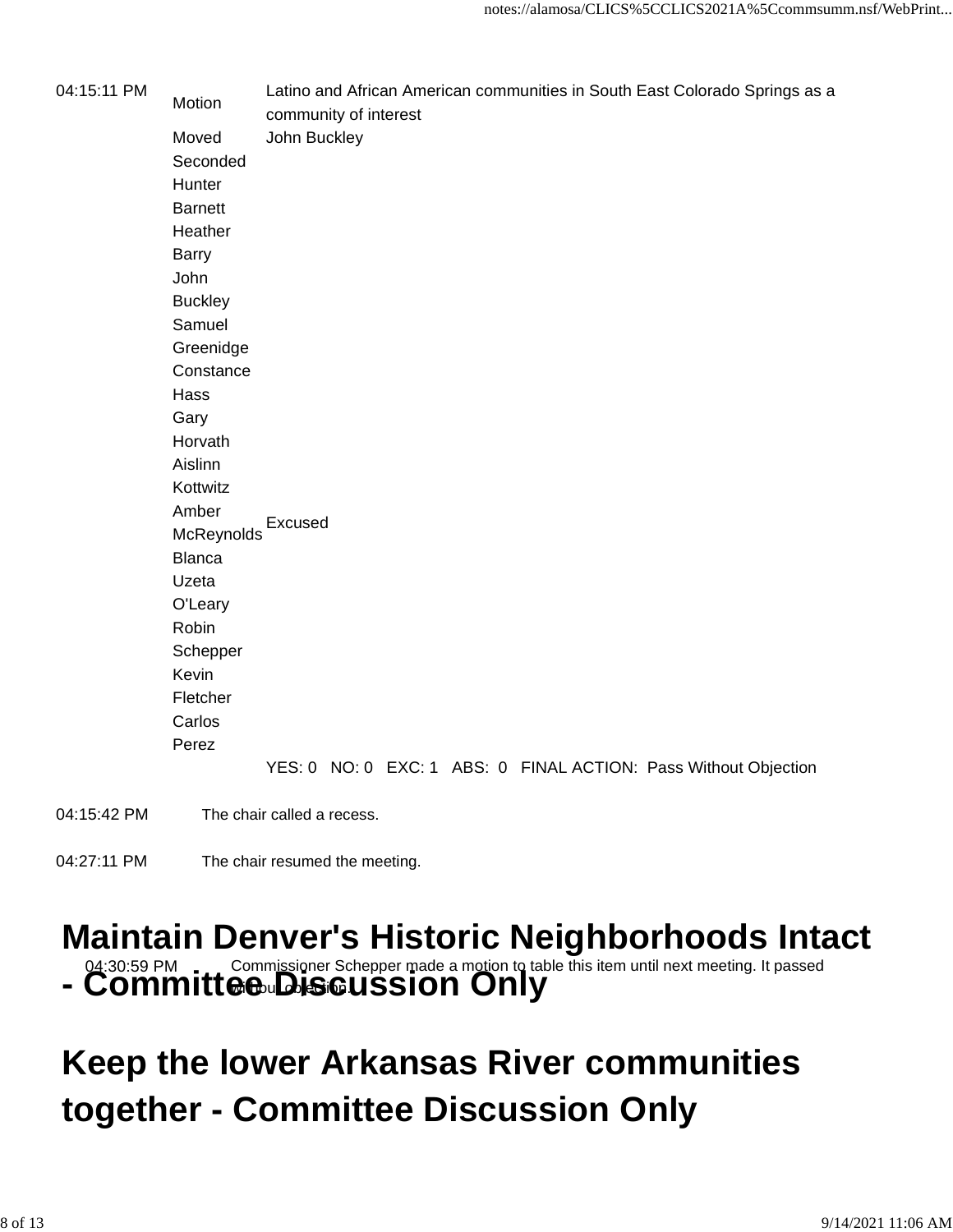04:42:56 PM Motion Keep Otero County Whole Moved Robin Schepper Seconded Hunter Barnett Heather Barry John **Buckley** Samuel Greenidge **Constance** Hass Gary Horvath Aislinn Kottwitz Amber , ....se.<br>McReynolds Blanca Uzeta O'Leary Robin Schepper Kevin Fletcher Carlos Perez YES: 0 NO: 0 EXC: 1 ABS: 0 FINAL ACTION: Pass Without Objection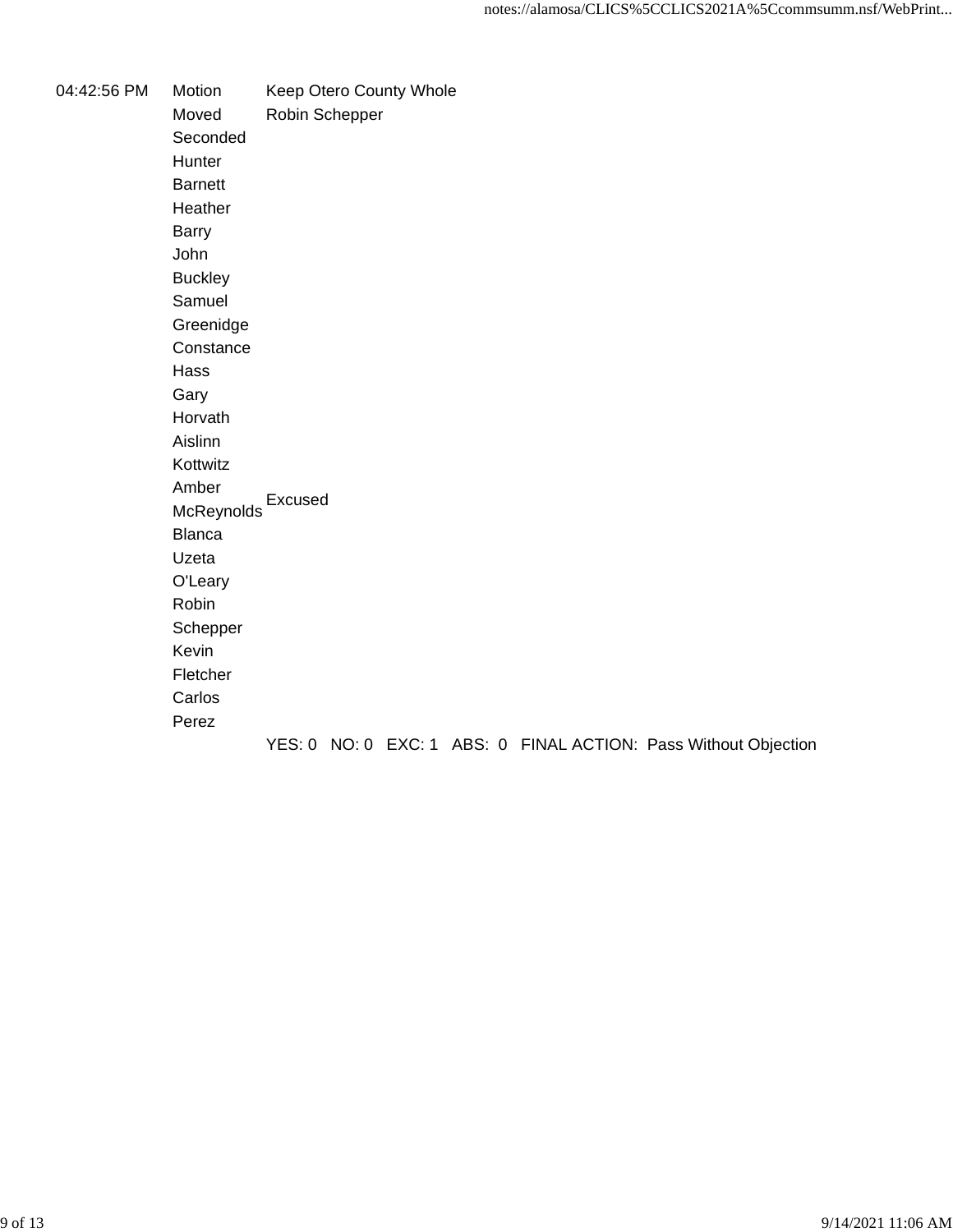04:45:52 PM Motion Keep the Arkansas River communities together if posible

Moved Aislinn Kottwitz Seconded Hunter Barnett Heather Barry John **Buckley** Samuel Greenidge **Constance** Hass Gary Horvath Aislinn Kottwitz Amber , ....se.<br>McReynolds Blanca Uzeta O'Leary Robin Schepper Kevin Fletcher Carlos Perez YES: 0 NO: 0 EXC: 1 ABS: 0 FINAL ACTION: Pass Without Objection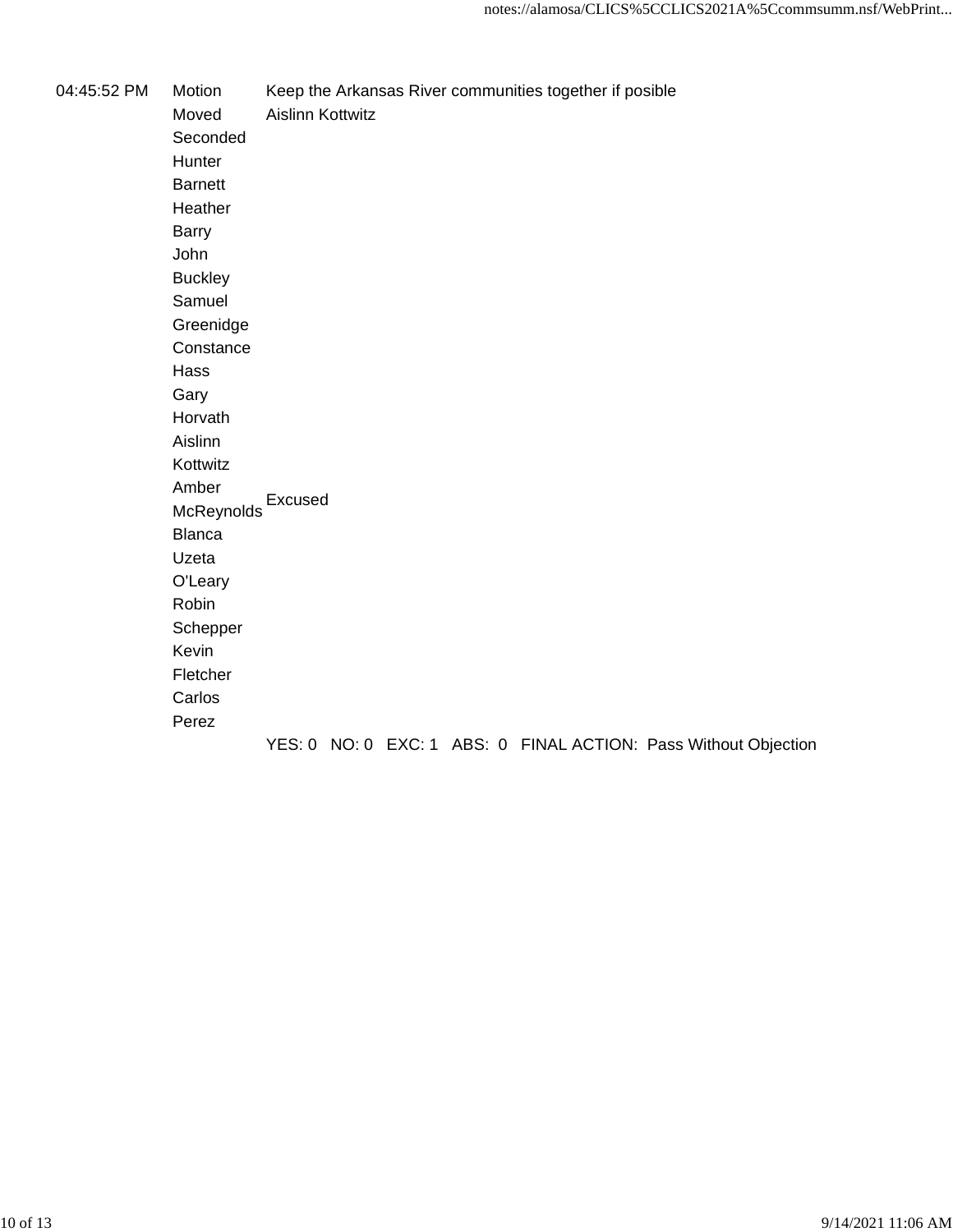04:49:18 PM Motion Keep Las Animas and Huerfano County together if possible.

Moved Constance Hass Seconded **Hunter** Barnett Heather Barry John **Buckley** Samuel Greenidge **Constance** Hass Gary Horvath Aislinn Kottwitz Amber **McReynolds** Excused Blanca Uzeta O'Leary Robin **Schepper** Kevin Fletcher Carlos Perez

YES: 0 NO: 0 EXC: 1 ABS: 0 FINAL ACTION: Pass Without Objection

#### **Putting Rout County with the other counties in** <u>- Committee Discussion Only</u>

05:30:22 PM Commissioner Horvath motioned to table item 32. The motion passed without objection.

#### **Policy 9: Starting point for House and Senate districts - Committee Discussion Only**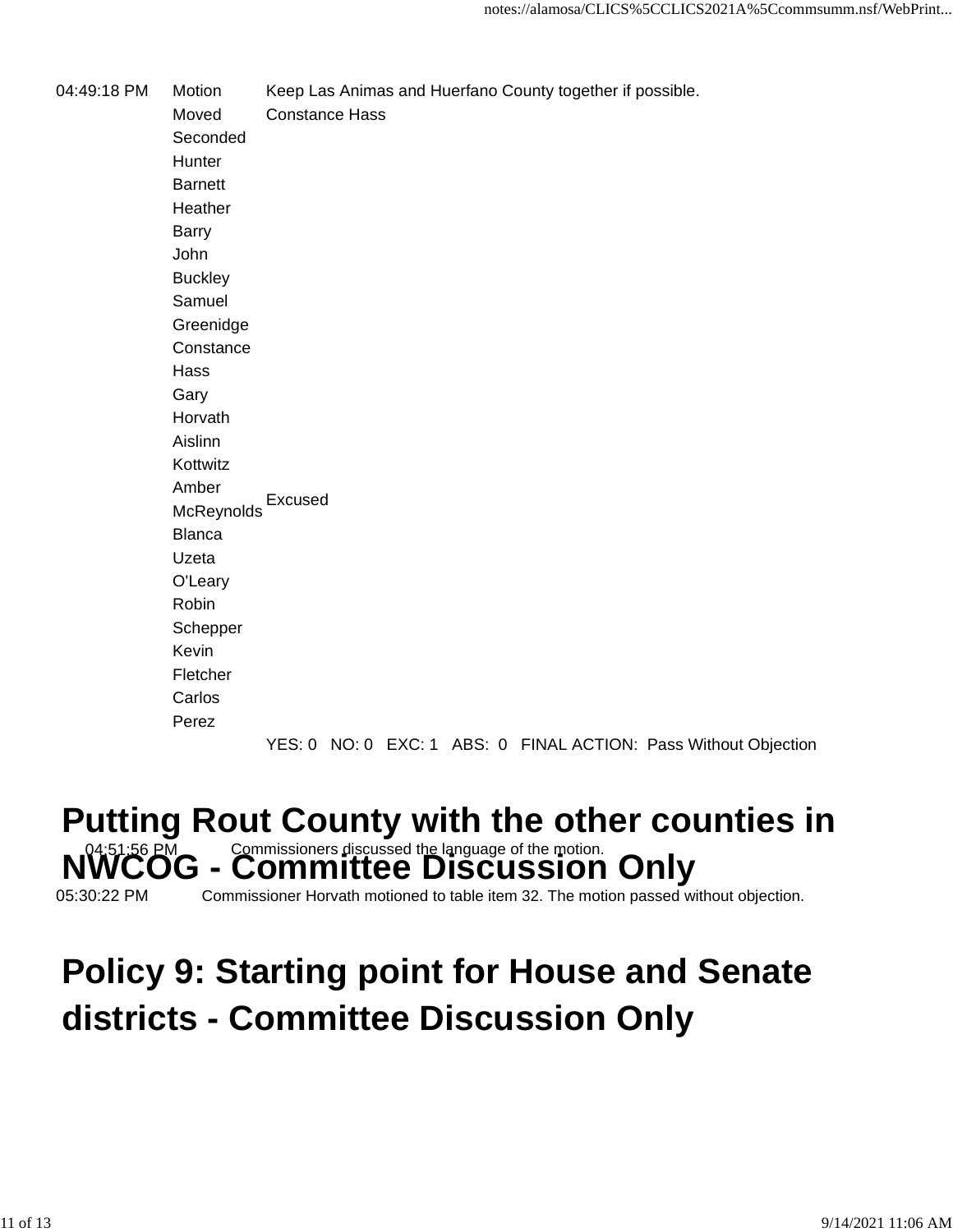| 05:36:55 PM | Motion         | Table Policy 9                                                                     |
|-------------|----------------|------------------------------------------------------------------------------------|
|             | Moved          | <b>Carlos Perez</b>                                                                |
|             | Seconded       |                                                                                    |
|             | Hunter         |                                                                                    |
|             | <b>Barnett</b> |                                                                                    |
|             | Heather        |                                                                                    |
|             | <b>Barry</b>   |                                                                                    |
|             | John           |                                                                                    |
|             | <b>Buckley</b> |                                                                                    |
|             | Samuel         |                                                                                    |
|             | Greenidge      |                                                                                    |
|             | Constance      |                                                                                    |
|             | Hass           |                                                                                    |
|             | Gary           |                                                                                    |
|             | Horvath        |                                                                                    |
|             | Aislinn        |                                                                                    |
|             | Kottwitz       |                                                                                    |
|             | Amber          |                                                                                    |
|             | McReynolds     | Excused                                                                            |
|             | <b>Blanca</b>  |                                                                                    |
|             | Uzeta          |                                                                                    |
|             | O'Leary        |                                                                                    |
|             | Robin          |                                                                                    |
|             | Schepper       |                                                                                    |
|             | Kevin          |                                                                                    |
|             | Fletcher       |                                                                                    |
|             | Carlos         |                                                                                    |
|             | Perez          |                                                                                    |
|             |                | YES: 0 NO: 0 EXC: 1 ABS: 0 FINAL ACTION: Pass Without Objection                    |
|             |                |                                                                                    |
| 05:38:41 PM |                | Chair Perez discussed unfinished business.                                         |
|             |                |                                                                                    |
| 05:38:59 PM |                | Commissioners moved on to discussion and analysis of staff plans.                  |
|             |                |                                                                                    |
| 05:42:33 PM |                | Commissioners discusses the timeline for feedback to staff plan 1.                 |
|             |                |                                                                                    |
| 06:03:56 PM |                | Commissioners continued their discussion.                                          |
|             |                |                                                                                    |
| 06:11:33 PM |                | The chair called a recess.                                                         |
|             |                |                                                                                    |
| 06:28:14 PM |                | Commissioners resumed the meeting. They discussed their schedules for the proposed |
|             | meetings.      |                                                                                    |
|             |                |                                                                                    |
| 06:42:31 PM |                | Commissioner Fletcher made a motion to adopt new calendar dates. The motion passed |
|             |                | with no objection.                                                                 |
|             |                |                                                                                    |
| 06:47:32 PM |                | The commission moved on to committee reports.                                      |